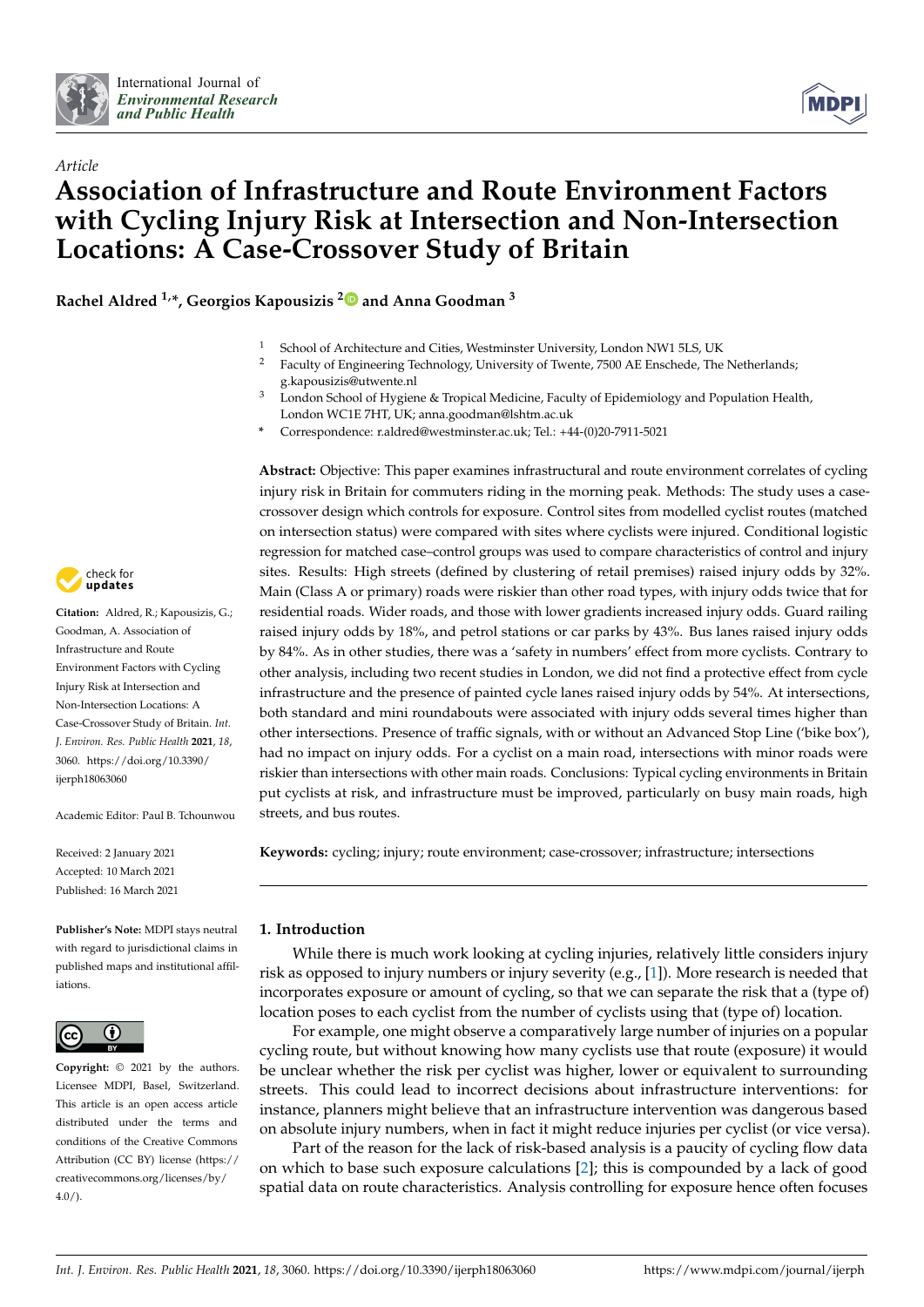on a small selection of sites [\[3\]](#page-14-2) to facilitate bespoke data collection. There are relatively few comprehensive analyses covering a range of sites and a range of infrastructure types, with some [\[4\]](#page-14-3) using area-level data, limiting the ability to link risk directly to route segment characteristics.

There are some studies that control for exposure. These suggest that intersections and major roads are associated with higher injury risk (e.g.,  $[5-7]$  $[5-7]$ ), as is volume of motor traffic [\[7\]](#page-14-5). Lower speed limits may reduce risk [\[8\]](#page-14-6) while hills and especially downhill gradients increase it [\[9\]](#page-14-7). Cycling infrastructure has been found to reduce risk per cyclist [\[6\]](#page-14-8). However, studies suggest that this may only be true for tracks protected/separated from motor traffic [\[10\]](#page-14-9). In London, protected cycle infrastructure was associated with a reduction in injury risk of 40–65%; however, painted advisory cycle lanes were associated with an increase of 30% [\[11\]](#page-14-10).

More evidence is still needed, especially covering whole networks. Where aggregate exposure data exists, case–control methods can be used (e.g.,  $[6,7,12]$  $[6,7,12]$  $[6,7,12]$ ) however, at a national level such data is rarely available. This study uses a case-crossover design, allowing us to control for individual-level variation, unlike aggregate methods. Our first set of findings (author reference deleted) compared injury sites to randomly selected control sites. One finding was the high risk associated with intersection status (i.e., if a site was at or close to an intersection). Like [\[13\]](#page-14-12) this paper presents a new set of results matched by intersection status, allowing investigation of risks associated with specific characteristics of intersection and non-intersection sites.

# **2. Materials and Methods**

# *2.1. Approach*

This paper examines correlates of cycling injury risk in Great Britain in 2017. Ethical approval was given by the University of Westminster.

As in [\[9\]](#page-14-7) the study uses a case-crossover method. Researchers randomly generate control points from the routes followed by individual cyclists prior to experiencing an injury. This produces a set of control sites representing the typical types of route environment experienced by the injured cyclists; and the types of places they might instead have been injured were all types of route environment equally risky. Hence, comparing this set of matched controls with their cases (corresponding injury locations) allows researchers to establish which out of a range of characteristics of injury sites (e.g., road width, street infrastructure) are associated with increased odds of injury.

As we did not have actual cyclist routes (unlike [\[9\]](#page-14-7)) we used the Cyclestreets fastestroute journey planner to model cyclist routes prior to injury. Comparison with observed cyclist routes and evidence from other published work (e.g., [\[14\]](#page-14-13)) suggests that this predicts sufficiently well the types of routes that cyclists follow for trips such as commuting (directness being the major factor, but not the only one). (More information about the Cyclestreets journey planner can be found online: <https://www.cyclestreets.net/help/journey/routing> (accessed on 15 March 2021). We also do not know exactly where a cyclist might have been riding at any point: whether on the footway, using or not using a cycle lane or bus lane. Thus, the study can tell us about the safety impact of the presence of certain types of infrastructure, not their actual use.

# *2.2. Data Sources*

We obtained home postcode data from Department for Transport, for all cyclists injured in Britain during 2017. While we did also have data from Northern Ireland, this represented only ~1% of all cycle injuries, and much route environment data only covered Britain. Hence, we decided to only cover Britain in this analysis). This was necessary to generate routes and hence control locations. For many trips the start location is a person's home, and this can be predicted based on trip timing given that that >95% of cycle trips during the morning peak start from home. We used home postcode data alongside publicly available Stats19 injury data, which includes the point co-ordinates of the collision location.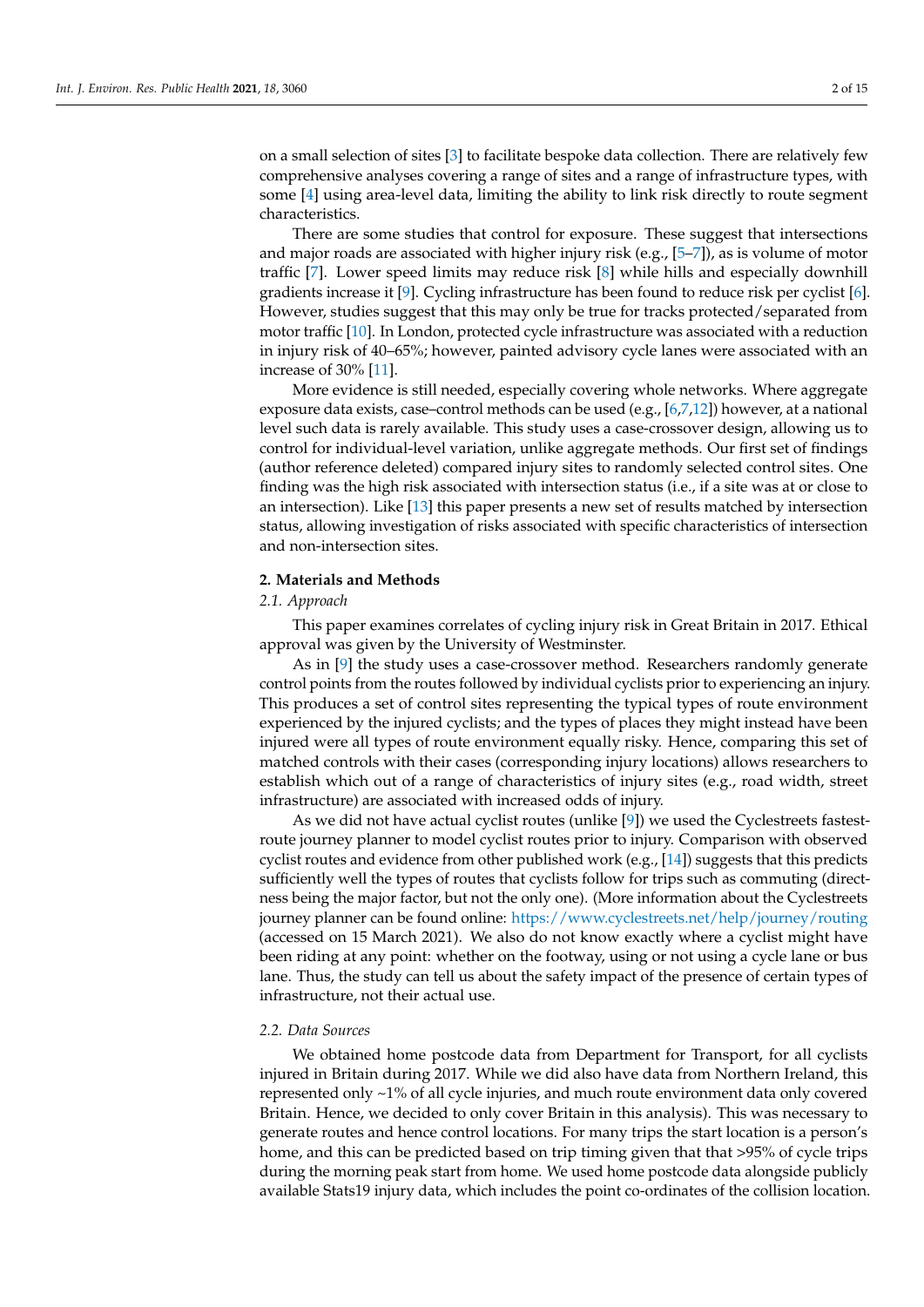### *2.3. Generation of Routes and Set of Controls*

In Britain between 5 a.m. and 9:59 a.m., Monday to Friday, 4303 cyclists were injured during 2017. Of these 3507 (81.5%) had full home postcode data. We used the Cyclestreets API (fastest-route option) to model routes from home postcode area centroids to the points of injury (set of cases). The use of postcode centroids rather than exact addresses will make little difference to results. Postcodes contain around 15 addresses, so in major urban conurbations with terraced or flatted housing (>90% of cases) this implies a very small segment of street. Even in smaller towns, each postcode contains a small cluster of nearby houses, generally all on the same street. The only possible exceptions would be sparse areas, but Census 2011 data shows that under 1% of cycle commuters live in such areas.

We excluded points associated with routes longer than 25 km (137 routes, or 3.9%) as we considered these unlikely to have started at the person's home location. We excluded 29 points where injury occurred <100 m from home, as this did not give sufficient scope for the control and injury point to differ in their characteristics.

We initially generated one control point location (set of controls) randomly from each of the 3341 remaining routes, using ArcGIS Random Points. As explained in more detail, when randomly generating controls, we ensured that all fell on or adjacent to the highway network, because the Stats19 injury dataset from which the cases are obtained only contains injuries sustained in such locations.

Initial analysis showed strong associations between intersection status and injury risk. Specifically, when comparing our set of combined cases and controls (*n* = 6682, 50% cases and 50% controls) we found that cases made up 62% of the intersection sites, but only 29% of the non-intersection sites. This was a univariate odds ratio of 4.42 (95% CI 3.90, 5.00), or 3.43 (2.99, 3.93) after adjusting for area, road, street infrastructure and vehicle variables. In analyses restricted only to KSI injuries (fatal and serious), the effect was 3.77 (2.68, 5.29).

These strong effects matched our expectation that intersection status would be a major predictor of odds of injury, supporting our decision to generate a set of control points matched on intersection status for these analyses. Some factors not associated with risk away from intersections might prove more problematic close to junctions, and vice versa, given different conflict profiles, for instance related to vehicle movements.

#### *2.4. Route Environment Data*

Our analysis is based on analysis of 3341 injury and 3341 control points. We sourced route environment data in a range of ways. This included datasets provided by partners (e.g., Basemap: Guildford, UK) or available online (e.g., OpenStreetMap, data generated globally from citizen mapping) and use of Google Street View. For details see Supplementary Table S1.

We assigned each point the following route environment characteristics, grouped a priori into four different categories:

- 1. Area type: urban/rural status, high street status (defined by clustering of retail premises), average small area deprivation.
- 2. Road type: road class, road width, road gradient, speed limit, street connectivity for motor vehicles within the network.
- 3. Nearby street infrastructure: Bicycle infrastructure, guard railing, bus lane, bus stop, metro/rail/tram stop, petrol station/car park, intersection status (proximity).
- 4. Vehicle factors: average AM peak speed, parked cars, cycle commuter flow.

Supplementary Table S1 presents details of how each variable was calculated. Note that while variables related to factors such as weather condition and road surface condition are present in Stats19 data, such factors cannot be included in our regression analysis as we do not have corresponding data from the set of control sites. The same applies to demographic and involved-vehicle factors, which are used to provide context, but which cannot be used in comparison between case and control sites.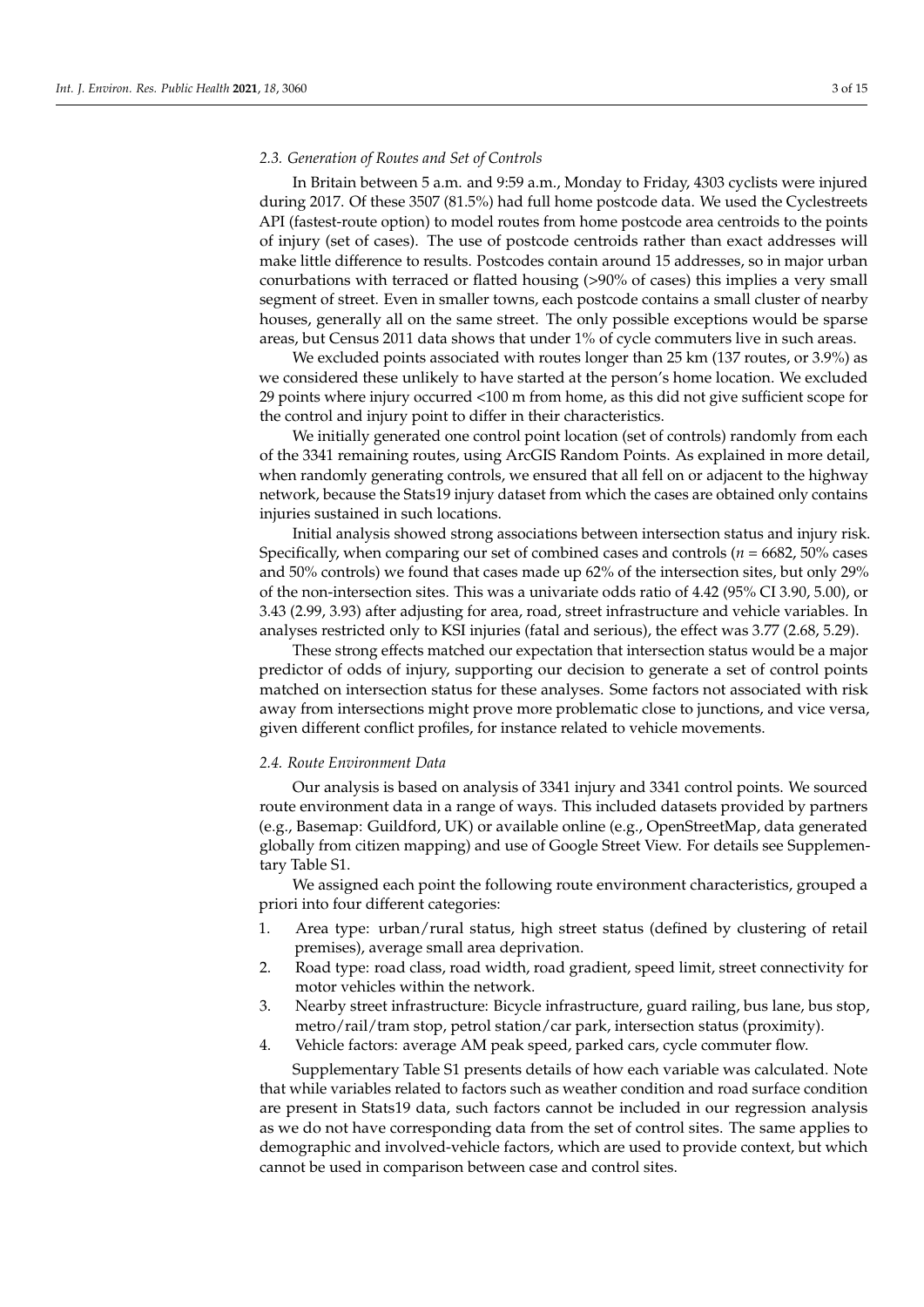We used conditional logistic regression, matching each injury point to its sampled control point matched on intersection status. We analysed our data guided by our fourcategory classification of environmental correlates into area type, road type, nearby street infrastructure, and vehicle factors.

We fitted the adjusted regression models using a hierarchal modelling structure, starting with the categories of variables conceptualised as most distal to the outcome, and continuing with categories of variables we saw as mediating more distal factors. In stratified analyses restricted to intersection points, we included variables on traffic signals and roundabouts, as additional elements of street infrastructure. We included road type and vehicle factors variables for the intersecting road where available. We conducted sensitivity analyses restricted to KSI casualties, and present results for tests for interaction between each predictor and whether the injury was a KSI or not.

As our study is focusing on injuries occurring during the morning commute, control points will be closer to home and further from work than injury points, and on average places where people work are less residential and more commercial. Hence, we expected that injury locations would generally have a higher workplace density than control locations, as an artefact. This was indeed observed: workplace density was higher in the injury point for 1155 participants (34.6%), in the control point for 735 participants (22.0%), and similar (within 0.05) for 1451 participants (43.4%). To reduce confounding, we included workplace density in all adjusted models as a covariate.

Note also that the Propensity to Cycle Tool (PCT) route network (used to look up cycling volume, see Supplementary Table S1) was created using an algorithm (Cyclestreets) to route cyclists between origin and destination, based largely but not only on directness. By contrast injuries can happen anywhere that cyclists travel. Our method therefore means control points are less likely to be 'off the PCT network', and therefore less likely to get a zero or very low cycle volume value. For this reason, when modelling cycle volume as a continuous variable we simultaneously entered a binary dummy variable identifying whether the route contained 0–5 versus 6+ cyclists.

We examined crude associations to guide how continuous variables should be entered into our model. Motor connectivity ranking was highly correlated with road class and other road type variables, so we entered it as a categorical variable. Otherwise, where possible we entered continuous variables as linear terms, to increase power and avoid complications of interpretation from using quadratic terms. To limit the effect of outliers, we capped road width at 15 m (276 higher values, or 4.1%, rounded to 15), average peak speed at 50 miles/h (303 higher values, or 4.5%, rounded to 50) and the number of cycle commuters at 1000 (88 higher values, or 1.3%, rounded to 1000). After this, all continuous variables showed an approximately linear relationship in visual inspection, with no evidence of non-nonlinearity as judged by the inclusion of a quadratic term (all *p* > 0.05 in adjusted analyses).

The proportion of variables with missing data ranged from 0 to 6.2% with respect to the road on which the crash happened. At intersections, the proportion with missing data ranged from 0 to 12.6% with respect to the second, intersecting road. We imputed this data using multiple imputation (25 imputations) under an assumption of Missing at Random. We confirmed in sensitivity analyses that results were similar when using a complete case analysis on the 2589 participants (77.5%) with complete data for both injury and control points.

## **3. Results**

# *3.1. Sample Characteristics*

Characteristics of the 3341 individuals in our sample are shown in Table [1.](#page-4-0) The large majority were from England. 77% were male, 73% aged 25–59, and people living in the richest two-fifths of areas were somewhat underrepresented. 82% of injuries were slight, 17% serious and 0.4% fatal. The large majority, 91%, involved cars, taxis, or vans; 4% were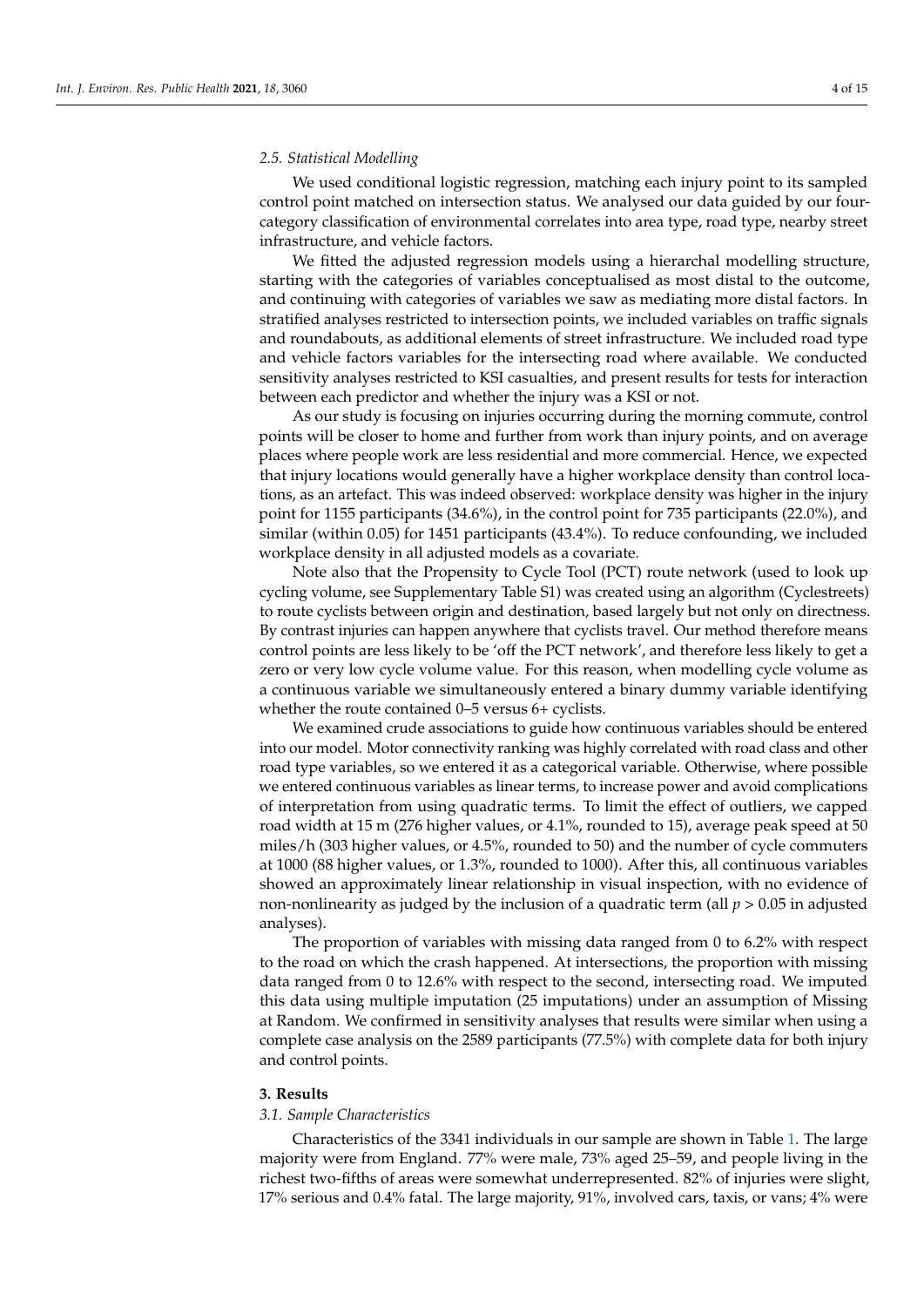'no other vehicle' collisions. Most occurred when it was light (as expected given during the morning commute), in fine weather with dry road conditions.

| Characteristic   | Level                            | N(%)         |  |  |  |
|------------------|----------------------------------|--------------|--|--|--|
| Full sample      |                                  | 3341 (100%)  |  |  |  |
| Country          | England                          | 3159 (94.6%) |  |  |  |
|                  | Scotland                         | 131 (3.9%)   |  |  |  |
|                  | Wales                            | 51 $(1.5\%)$ |  |  |  |
| Sex              | Male                             | 2579 (77.2%) |  |  |  |
|                  | Female                           | 762 (22.8%)  |  |  |  |
| Age              | $0 - 15$                         | 293 (8.9%)   |  |  |  |
|                  | $16 - 24$                        | 415 (12.5%)  |  |  |  |
|                  | $25 - 39$                        | 1276 (38.5%) |  |  |  |
|                  | $40 - 59$                        | 1139 (34.4%) |  |  |  |
|                  | $60 - 74$                        | 155 (4.7%)   |  |  |  |
|                  | $75+$                            | 34 $(1.0\%)$ |  |  |  |
| Small-area       | Fifth 1 (richest)                | 546 (17.3%)  |  |  |  |
| deprivation      | Fifth 2                          | 569 (18.0%)  |  |  |  |
| of home          | Fifth 3                          | 642 (20.3%)  |  |  |  |
|                  | Fifth 4                          | 778 (24.6%)  |  |  |  |
|                  | Fifth 5 (poorest)                | 623 (19.7%)  |  |  |  |
| Injury severity  | Fatal                            | $14(0.4\%)$  |  |  |  |
|                  | Serious                          | 578 (17.3%)  |  |  |  |
|                  | Slight                           | 2749 (82.3%) |  |  |  |
| Striking vehicle | No other vehicle                 | 188 (5.6%)   |  |  |  |
|                  | Cyclist                          | $20(0.6\%)$  |  |  |  |
|                  | <b>HGV</b>                       | $70(2.1\%)$  |  |  |  |
|                  | <b>Bus</b>                       | 38 (1.1%)    |  |  |  |
|                  | Other motor vehicle, mostly cars | 3025 (90.5%) |  |  |  |
| Light conditions | Light                            | 2933 (87.8%) |  |  |  |
|                  | Dark                             | 408 (12.2%)  |  |  |  |
| Weather          | Fine, no high winds              | 2708 (85.4%) |  |  |  |
| conditions       | Other                            | 464 (14.6%)  |  |  |  |
| Road surface     | Dry                              | 2401 (74.3%) |  |  |  |
| conditions       | Other                            | 832 (25.7%)  |  |  |  |

<span id="page-4-0"></span>**Table 1.** Characteristics of individuals and of their crash.

Numbers add to less than 3341 for some variables due to missing data: in these cases, the % is calculated relative to those with non-missing data.

# *3.2. Effects of Area, Road, Street Infrastructure and Vehicle Factors*

Table [2](#page-5-0) provides results from our modelling of injury predictors for all points (matched for intersection status).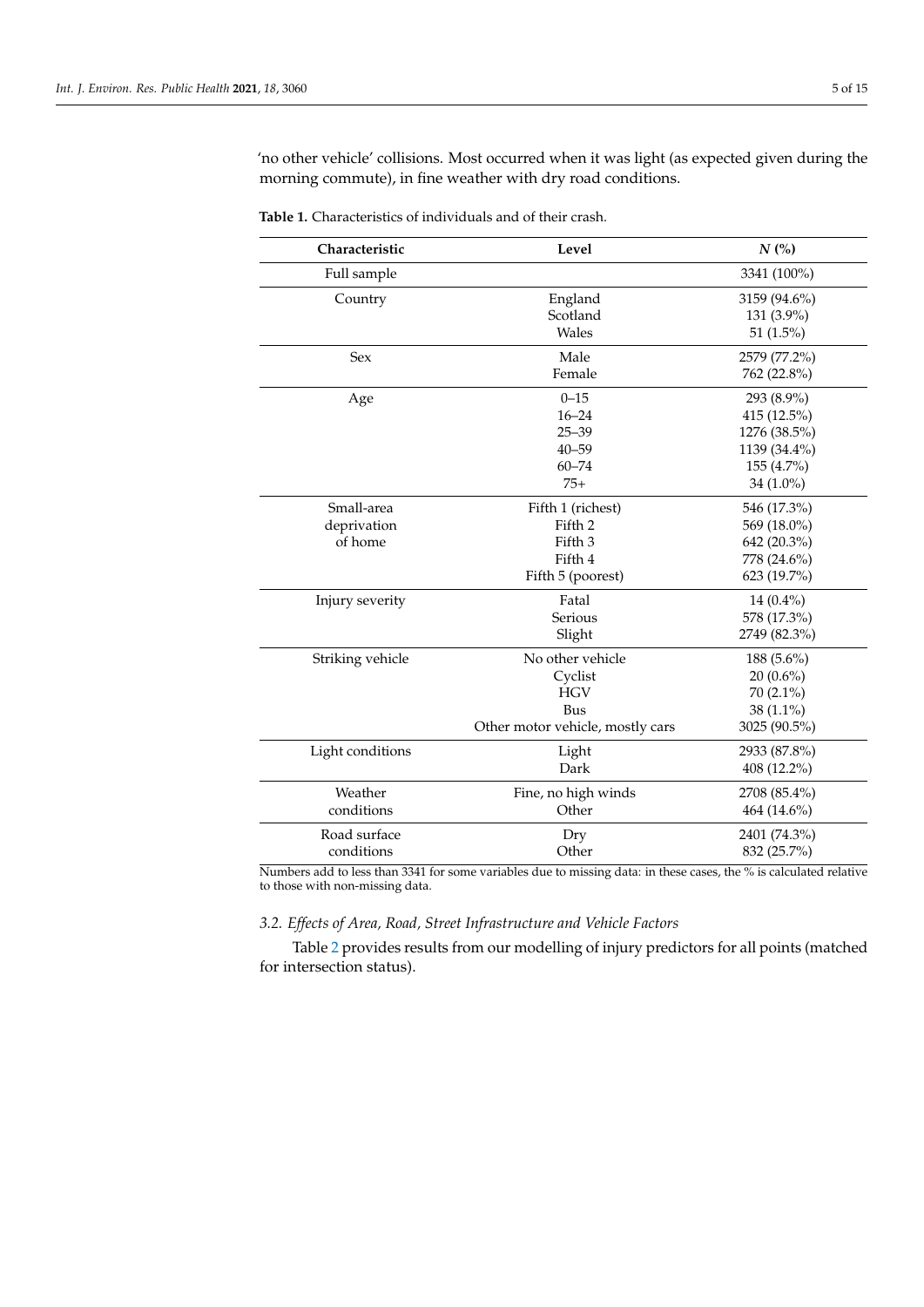<span id="page-5-0"></span>

| Category                | Predictor              | Level                                                        | n Points                 | % Injury Points           | Univariable            | Adjusted 1       | Adjusted 2             | Adjusted 3             |
|-------------------------|------------------------|--------------------------------------------------------------|--------------------------|---------------------------|------------------------|------------------|------------------------|------------------------|
| Area                    | Urban                  | Rural                                                        | 464                      | 47%                       | $1*$                   |                  | $\mathbf{1}$           | $\mathbf{1}$           |
| <b>Type</b>             |                        | Urban                                                        | 6218                     | $50\%$                    | 1.41(1.01, 1.96)       | 1.31(0.94, 1.83) | 1.15(0.80, 1.66)       | 1.19(0.82, 1.74)       |
|                         | <b>High Street</b>     | No                                                           | 5953                     | 49%                       | $1***$                 | $1***$           | $1***$                 | $1**$                  |
|                         |                        | Yes                                                          | 729                      | 61%                       | 1.85(1.55, 2.20)       | 1.58(1.32, 1.89) | 1.48(1.22, 1.80)       | 1.32(1.08, 1.62)       |
|                         | Average<br>deprivation | Change per standard deviation increase                       | $\overline{\phantom{a}}$ |                           | 1.03(0.96, 1.11)       | 1.04(0.97, 1.12) | 1.02(0.94, 1.10)       | 1.01(0.93, 1.09)       |
| Road                    | Road class             | Primary                                                      | 2561                     | 58%                       | $1***$                 |                  | $1***$                 | $1***$                 |
| type                    |                        | Secondary                                                    | 745                      | 49%                       | 0.54(0.44, 0.66)       |                  | 0.67(0.53, 0.84)       | 0.68(0.54, 0.86)       |
|                         |                        | <b>Tertiary</b>                                              | 1215                     | $45%$<br>0.43(0.36, 0.51) | 0.55(0.45, 0.67)       | 0.55(0.45, 0.67) |                        |                        |
|                         |                        | Residential or other                                         | 2160                     | 44%                       | 0.44(0.38, 0.51)       |                  | 0.60(0.49, 0.74)       | 0.50(0.40, 0.63)       |
|                         | Road width             | Change per 1 m increase                                      | $\overline{\phantom{a}}$ | $\sim$                    | $1.16(1.14, 1.19)$ *** |                  | $1.11(1.08, 1.14)$ *** | $1.10(1.07, 1.13)$ *** |
|                         | Gradient               | Change per 1% increase in incline<br>$(downhill = negative)$ |                          |                           | $0.97(0.94, 0.99)$ *   |                  | $0.96(0.94, 0.99)$ **  | $0.96(0.93, 0.98)$ **  |
|                         | Speed limit            | 20 mph or less                                               | 1244                     | 47%                       | $1**$                  |                  | 1                      | 1                      |
|                         |                        | $30$ mph                                                     | 4633                     | 51%                       | 1.34(1.12, 1.61)       |                  | 0.95(0.77, 1.18)       | 0.95(0.77, 1.18)       |
|                         |                        | $40$ mph                                                     | 395                      | 52%                       | 1.51(1.13, 2.03)       |                  | 0.90(0.64, 1.26)       | 1.10(0.77, 1.57)       |
|                         |                        | over 40 mph                                                  | 347                      | 50%                       | 1.31(0.95, 1.82)       |                  | 0.91(0.62, 1.32)       | 1.10(0.74, 1.62)       |
|                         | Connectivity<br>rank   | $0 - 24%$                                                    | 310                      | 42%                       | $1***$                 |                  | $\overline{1}$         | $\overline{1}$         |
|                         |                        | 25-49%                                                       | 622                      | 43%                       | 1.06(0.80, 1.40)       |                  | 1.04(0.77, 1.40)       | 1.09(0.80, 1.47)       |
|                         |                        | $50 - 74%$                                                   | 1246                     | 47%                       | 1.31(1.01, 1.70)       |                  | 1.17(0.89, 1.55)       | 1.33(1.00, 1.76)       |
|                         |                        | 75-100%                                                      | 4217                     | $53\%$                    | 1.72(1.34, 2.20)       |                  | 0.96(0.72, 1.28)       | 1.17(0.87, 1.58)       |
|                         | <b>Bicycle</b>         | None                                                         | 5203                     | $48\%$                    | $1***$                 |                  | $1***$                 | $1***$                 |
| Nearby<br><b>Street</b> | infrastructure         | Track (no lane)                                              | 571                      | 53%                       | 1.29(1.07, 1.56)       |                  | 1.19(0.97, 1.46)       | 1.18(0.96, 1.45)       |
| infrastructure          |                        | Lane (no track)                                              | 626                      | 60%                       | 1.86(1.53, 2.26)       |                  | 1.48(1.20, 1.84)       | 1.54(1.24, 1.91)       |
|                         |                        | <b>Track and Lane</b>                                        | 84                       | 69%                       | 2.79 (1.70, 4.56)      |                  | 2.46(1.45, 4.16)       | 2.46(1.44, 4.22)       |
|                         |                        | Other, e.g., sign                                            | 142                      | 50%                       | 1.13(0.80, 1.59)       |                  | 1.23(0.85, 1.78)       | 1.39(0.95, 2.03)       |
|                         | Guardrail              | No                                                           | 5598                     | 49%                       | $1***$                 |                  | $1**$                  | $1*$                   |
|                         |                        | Yes                                                          | 1028                     | 58%                       | 1.54(1.33, 1.78)       |                  | 1.25(1.07, 1.46)       | 1.18(1.01, 1.39)       |
|                         | <b>Bus lane</b>        | No                                                           | 6267                     | 49%                       | $1***$                 |                  | $1***$                 | $1***$                 |
|                         |                        | Yes                                                          | 359                      | 68%                       | 2.51(1.95, 3.23)       |                  | 1.81(1.37, 2.39)       | 1.84(1.39, 2.44)       |
|                         | <b>Bus stop</b>        | No                                                           | 6016                     | 50%                       |                        |                  | $1**$                  | $1**$                  |
|                         |                        | Yes                                                          | 666                      | 47%                       | 0.89(0.76, 1.05)       |                  | 0.75(0.63, 0.90)       | 0.77(0.64, 0.92)       |

**Table 2.** Predictors of injury, all points.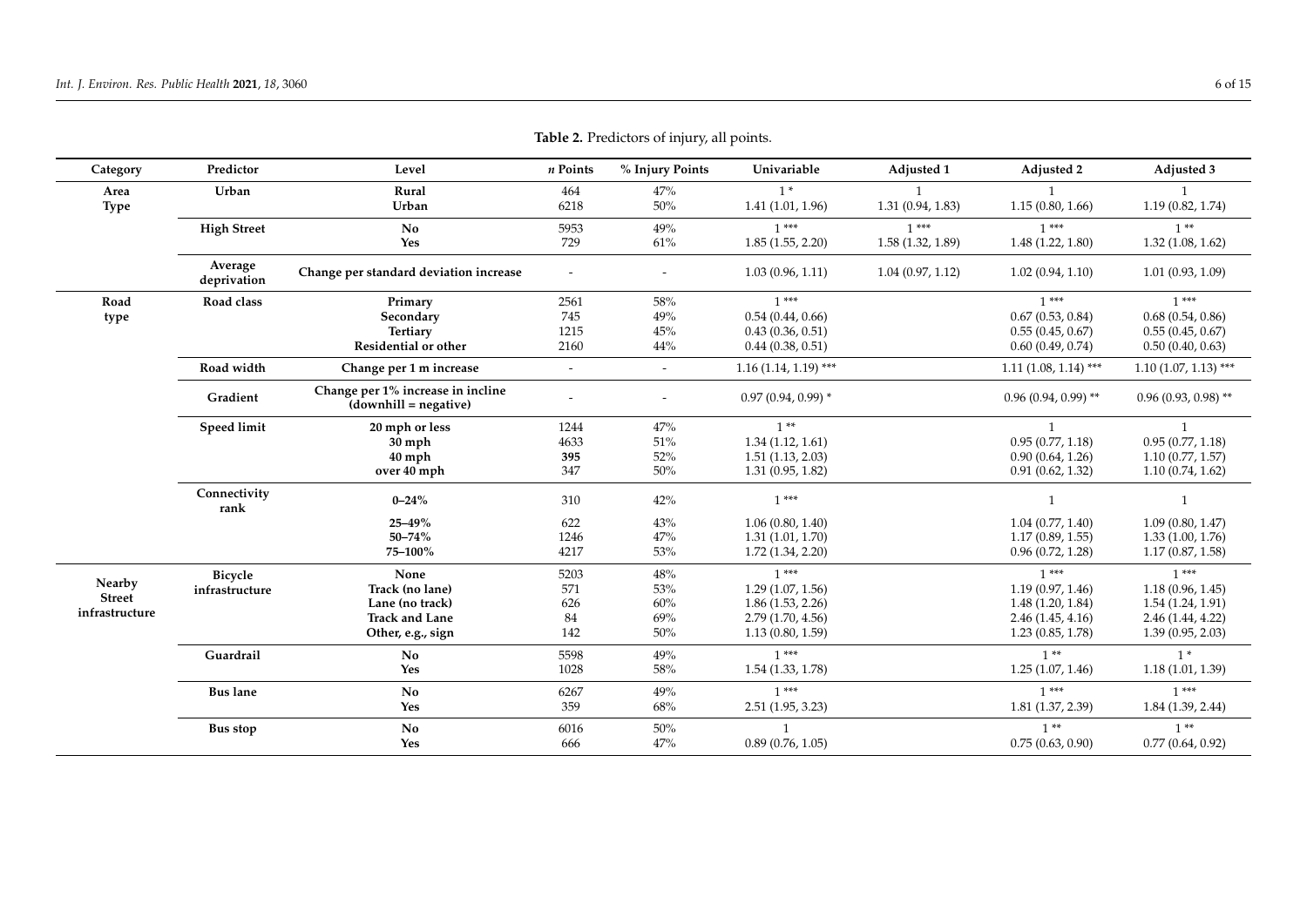| Category               | Predictor                              | Level                            | n Points                 | % Injury Points          | Univariable             | Adjusted 1 | <b>Adjusted 2</b> | Adjusted 3              |
|------------------------|----------------------------------------|----------------------------------|--------------------------|--------------------------|-------------------------|------------|-------------------|-------------------------|
|                        | Metro/rail/                            | No                               | 6642                     | 50%                      | 1 *                     |            |                   |                         |
|                        | tram stop                              | Yes                              | 40                       | 70%                      | 2.60(1.25, 5.39)        |            | 1.72(0.79, 3.76)  | 1.52(0.68, 3.36)        |
|                        | Petrol station or                      | No                               | 6259                     | 49%                      | ***                     |            | **                | $1 * *$                 |
|                        | car park                               | Yes                              | 423                      | 58%                      | 1.47(1.19, 1.81)        |            | 1.48(1.18, 1.85)  | 1.43(1.14, 1.79)        |
| <b>Vehicle factors</b> | 2-way average<br>morning peak<br>speed | Change per 10 mph increase       | $\overline{\phantom{a}}$ | $\overline{\phantom{a}}$ | $0.81$ (0.77, 0.86) *** |            |                   | $0.78$ (0.73, 0.84) *** |
|                        | Parked cars                            | N <sub>0</sub>                   | 2649                     | $52\%$                   | **                      |            |                   |                         |
|                        |                                        | Yes                              | 3977                     | 49%                      | 0.86(0.78, 0.96)        |            |                   | 1.00(0.88, 1.14)        |
|                        | No. cycle<br>commuters on<br>segment   | Change per 100 cyclists increase | $\overline{\phantom{0}}$ | $\overline{\phantom{a}}$ | 0.99(0.95, 1.03)        |            |                   | $0.94(0.90, 0.99)$ *    |

**Table 2.** *Cont.*

 $* p < 0.05$ , \*\*  $p < 0.01$ , \*\*\*  $p < 0.001$  in tests for heterogeneity. Numbers in the N' column add to less than 6682 points for some variables due to missing data. In all other columns all 6682 points are used, using multiple imputation. All adjusted models additionally adjust for workplace density, as linear and quadratic terms, and when examining number of commuters on the segment we additionally included a dummy variable '0-5 cycle commuters versus 6+'. Control point selected after matching for intersection status: see Supplementary Materials Tables S2-S4 for equivalent analyses using control point selected without regard for intersection status.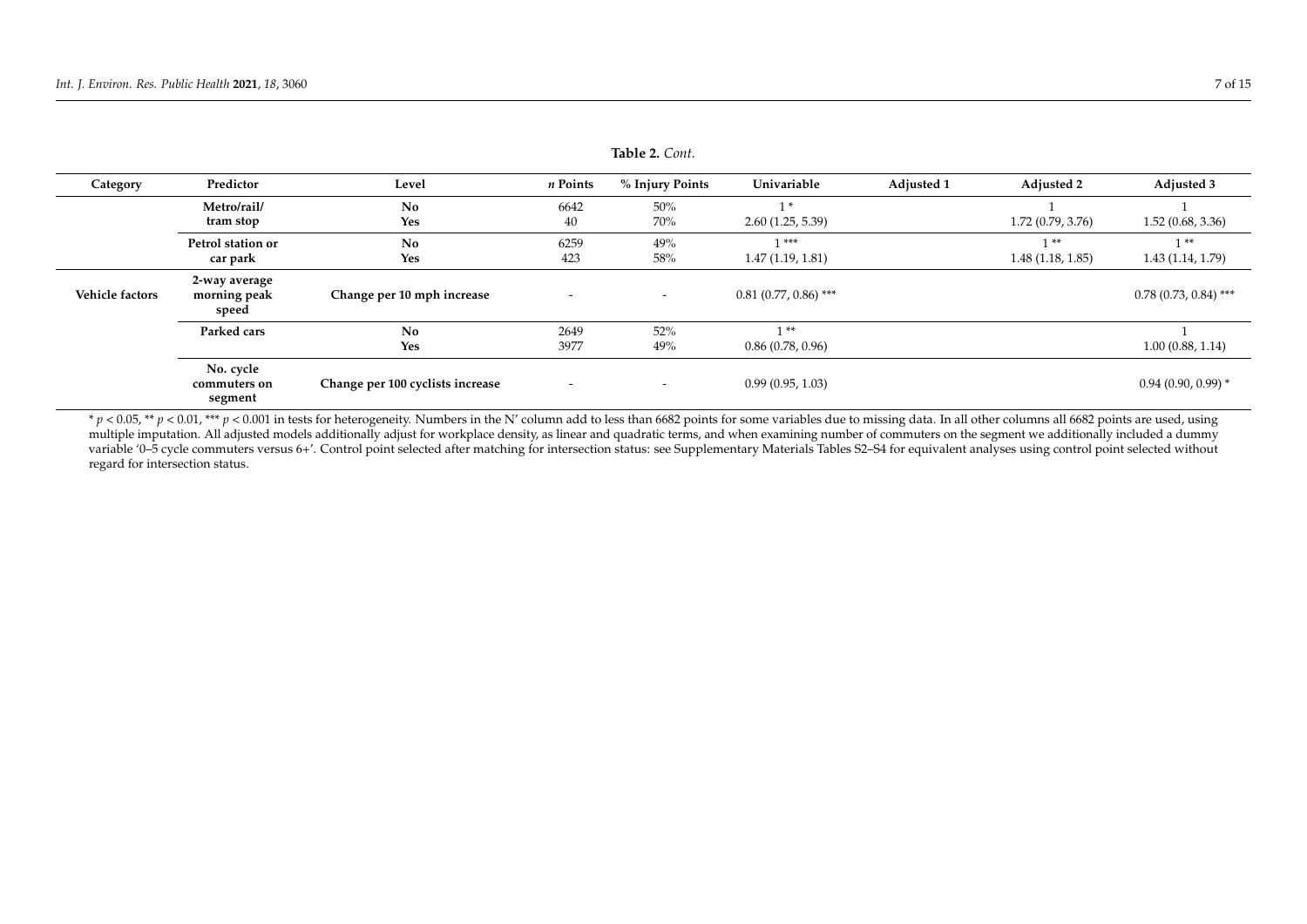# 3.2.1. Effects of Area-Type Variables

Being urban and on a high street were both significantly associated with increased odds of injury in univariable analyses, but there was no association with area deprivation. The impact of being in an urban area attenuated and became no longer significant after mutual adjustment for presence of a high street (adjusted model 1), and then further attenuated upon additional adjustment. This suggests the univariable urban effect reflected the types of roads found in urban areas plus the higher concentration of high streets. The impact of being on a high street was somewhat attenuated after adjusting for road type, street infrastructure and vehicle factors, but a significant independent effect remained in the final adjusted model (3), suggesting some risk posed by aspects of the high street not captured in other variables (odds ratio 1.32, or a 32% increase in the odds of injury).

#### 3.2.2. Effects of Road Type Variables

All five variables were significantly associated with the odds of injury in univariable analyses. After mutual adjustment plus adjusting for area type and nearby street infrastructure (adjusted model 2), injury was independently predicted by primary road type; greater road width; and a lower gradient value (i.e., higher odds of injury for downhill travel than flat travel, and for flat travel than uphill travel). There was no longer evidence in adjusted analysis of an independent effect of speed limit or motor connectivity.

#### 3.2.3. Effects of Street Infrastructure Variables

Five of six variables were significantly associated with odds of injury in univariate analyses, the exception being a nearby bus stop. After mutual adjustment, plus adjusting for area type and road type (adjusted model 2), injury was independently predicted by the presence of a cycle lane (=on-road) or a cycle track (=off-road) plus a lane, but not a track alone. Note that 'track' here is used to describe any kind of highway-adjacent off-road infrastructure: in the UK, such infrastructure traditionally would tend to involve a shared footway rather than what would usually be known as a 'cycle track' on the Dutch or Danish model. Note also that we do not know whether a cyclist was in fact riding on provided infrastructure; thus, the findings cannot show whether use of typical UK cycle infrastructure is protective or risky, but rather whether its presence is.

These associations with cycle infrastructure type changed little after adjusting for vehicle factors variables (motor traffic speeds, parked cars, commuter cyclist flow). Increased injury odds was independently predicted by presence of a bus lane, guardrail, petrol station or car park. Again, none of these associations changed much after adjusting for the vehicle factors variables.

# 3.2.4. Effects of Vehicle Factors Variables

Higher average traffic speed was associated with lower odds of injury in both univariate and adjusted analyses. Parked cars were associated with lower odds of injury in univariable analyses, but this effect disappeared in adjusted models, in particular after adjusting for road type (parked cars are more common on residential streets). In univariable analyses there was no association between odds of injury and volume of cycling, but after adjustment for other factors a higher volume of cyclists was associated with lower odds of injury.

### *3.3. Examination of Differential Effects between Slight Injuries versus KSI*

We conducted stratified analyses comparing the 2749 individuals with a slight injury to the 592 individuals who were killed or seriously injured (KSI) (see Supplementary Materials Tables S2–S4). In general, the point estimates were similar between the two injury types, although less often statistically significant for KSI because of the much smaller sample size. There was never evidence of an interaction between any of the 17 predictor variables shown in Table [2](#page-5-0) and KSI status (all  $p \ge 0.09$ ).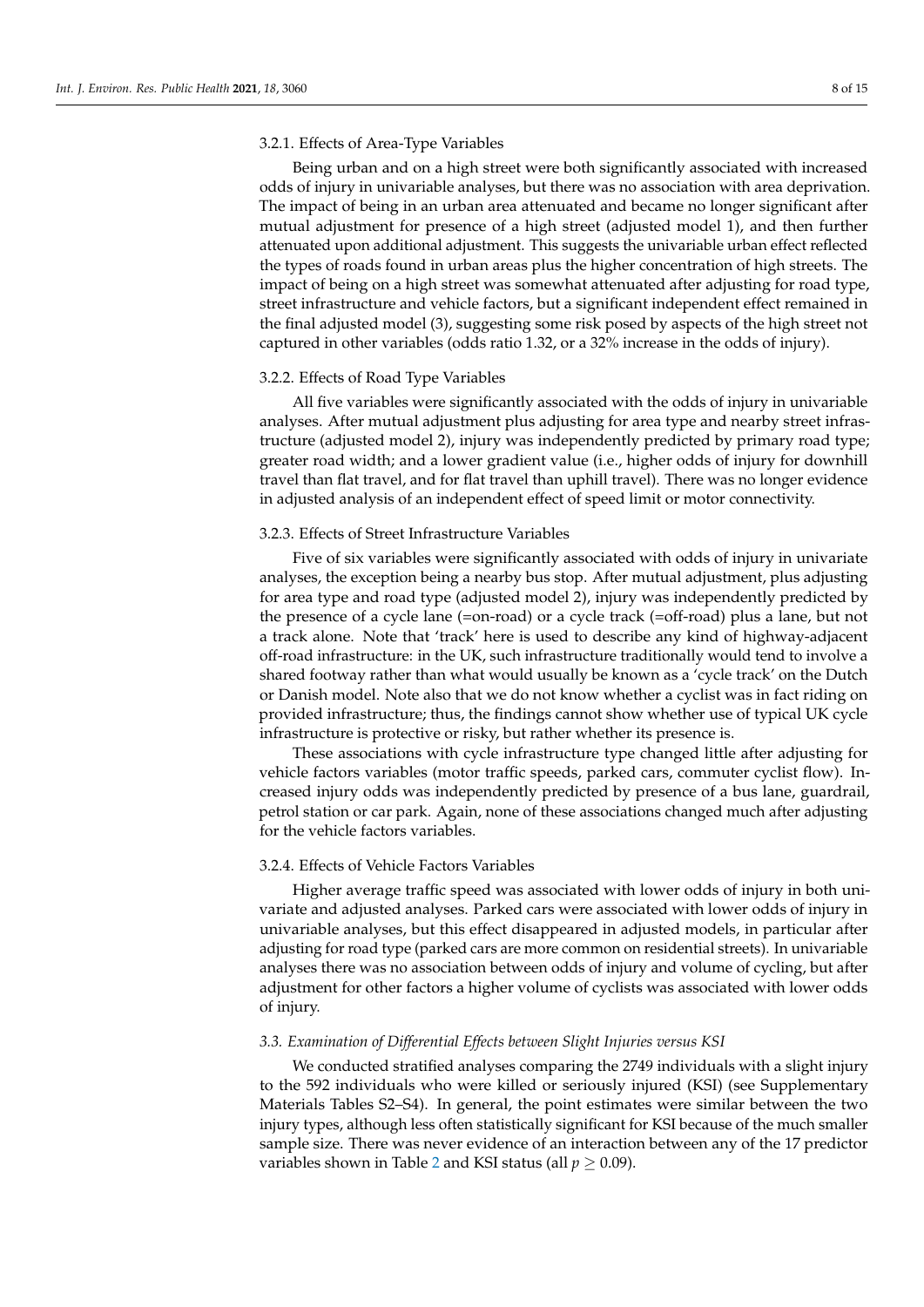# *3.4. Examination of Differential Effects between Non-Intersection versus Intersection Points*

We conducted stratified analyses comparing the 684 individuals who were not injured at an intersection to the 2657 individuals who were injured at an intersection. The adjusted results are shown in Table [3.](#page-9-0) Note that at intersections, 'first road' refers to the road on which the cyclist was travelling at that point (based on our modelling of their route to that point), and the 'second road' is the joining road.

As the number of non-intersection injuries was relatively small, the confidence intervals are fairly wide and there is low power for testing for interactions. In 15 of the 17 variables tested, there was little or no evidence of an interaction in adjusted analyses (all  $p > 0.09$ ). There was, however, strong evidence of an interaction between intersection status and road class ( $p < 0.001$ ) such that the protective effect of being on a secondary road and in particular tertiary road was stronger at intersection than at non-intersection points. There was strong evidence of an interaction between intersection status and average speed  $(p = 0.004)$ , such that the somewhat increased risk associated with very low speeds (perhaps representative of congestion) was more pronounced at intersections than non-intersections.

In Table [3,](#page-9-0) adjusted model 2 for intersection points includes some variables applying to the second road. After adjusting for the characteristics of the first road, there was a significantly increased odds of injury if the second road was a minor (i.e., not primary) road, and a significantly increased odds of injury if the second road was wider. Further exploratory analyses indicated an interaction between the road class of the first road and the second road ( $p = 0.003$ ), such that injury odds were increased if first road were a primary road and the second road a minor road specifically (adjusted OR 2.41, 95% CI 1.88 to 3.08, compared to first road and second road both primary: see Supplementary Materials Tables S2–S4).

There was no effect of having a traffic signal present at an intersection, with or without an ASL. There was, however, substantially higher odds of injury if the intersection involved a roundabout or a mini roundabout, with similar effects of these two sorts of roundabouts. Finally, there was evidence that the odds of injury at intersections increased as average speed on the second road increased.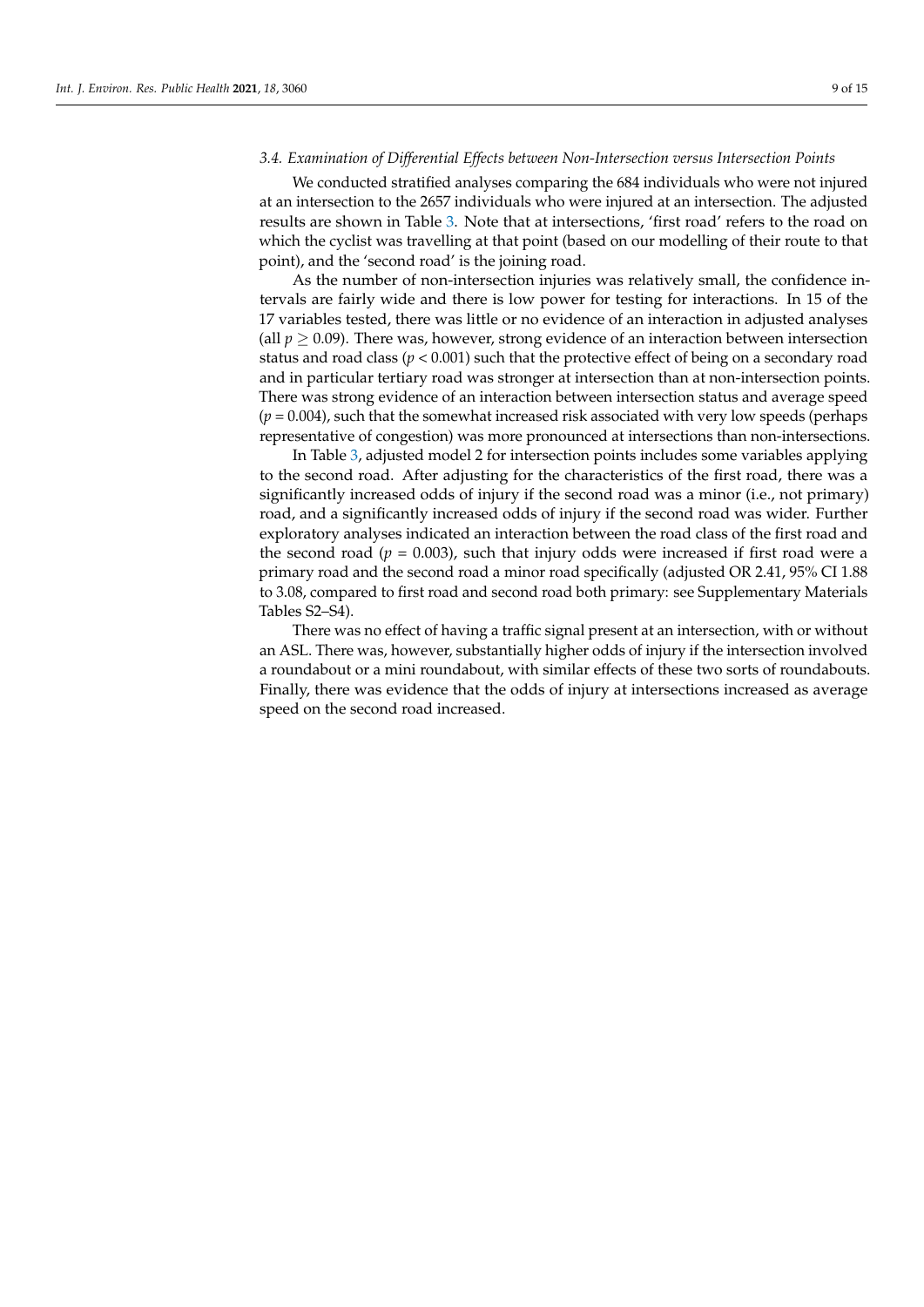<span id="page-9-0"></span>

| Category    | Predictor              | Level                                |                            | <b>Non-Intersection Points</b><br>$(n = 1366$ Points) |                   |                          |                          | Intersection Points ( $n = 5312$ Points) | P-Value for Interaction with<br><b>Intersection Status, Adjusted 1 Models</b> |                          |
|-------------|------------------------|--------------------------------------|----------------------------|-------------------------------------------------------|-------------------|--------------------------|--------------------------|------------------------------------------|-------------------------------------------------------------------------------|--------------------------|
|             |                        |                                      | $\boldsymbol{n}$<br>Points | % Injury<br>Points                                    | Adjusted          | n<br>Points              | % Injury<br>Points       | Adjusted 1                               | Adjusted 2                                                                    |                          |
| Area        | Urban                  | Rural                                | 177                        | 48%                                                   |                   | 287                      | $47\%$                   | $\mathbf{1}$                             |                                                                               | $p = 0.57$               |
| type        |                        | Urban                                | 1191                       | $50\%$                                                | 1.91 (0.91, 3.99) | 5027                     | 50%                      | 1.04(0.66, 1.64)                         | 1.11(0.68, 1.80)                                                              |                          |
|             | <b>High Street</b>     | No                                   | 1284                       | 49%                                                   | $1*$              | 4669                     | 49%                      | $1*$                                     | $1**$                                                                         | $p = 0.43$               |
|             |                        | Yes                                  | 84                         | 68%                                                   | 1.79(1.01, 3.19)  | 645                      | 60%                      | 1.28(1.03, 1.59)                         | 1.44(1.15, 1.80)                                                              |                          |
|             | Average<br>deprivation | Change per standard<br>deviation     |                            | $\overline{\phantom{a}}$                              | 0.89(0.74, 1.07)  | $\overline{\phantom{a}}$ | $\overline{\phantom{a}}$ | 1.03(0.95, 1.13)                         | 1.04(0.95, 1.14)                                                              | $p = 0.18$               |
| Road        | Road class             | Primary                              | 434                        | 56%                                                   | $1*$              | 2127                     | 58%                      | $1***$                                   | $1***$                                                                        | p < 0.001                |
| type,       |                        | Secondary                            | 185                        | $51\%$                                                | 0.85(0.51, 1.40)  | 560                      | $48\%$                   | 0.63(0.49, 0.82)                         | $0.44$ $(0.33, 0.58)$                                                         |                          |
| first       |                        | Tertiary                             | 271                        | 53%                                                   | 1.15(0.73, 1.81)  | 944                      | 42%                      | 0.44(0.35, 0.56)                         | 0.34(0.27, 0.44)                                                              |                          |
| road        |                        | Residential or other                 | 477                        | 42%                                                   | 0.52(0.31, 0.88)  | 1683                     | 45%                      | 0.47(0.37, 0.60)                         | 0.40(0.31, 0.53)                                                              |                          |
|             | Road width             | Change per 1 m<br>increase           | $\overline{a}$             | $\overline{\phantom{a}}$                              | 1.04(0.95, 1.12)  |                          |                          | 1.11(1.08, 1.15)<br>***                  | 1.07(1.04, 1.11)<br>***                                                       | $p = 0.19$               |
|             | Gradient               | Change per 1%<br>increase in incline | $\overline{\phantom{a}}$   |                                                       | 0.97(0.91, 1.03)  | $\overline{\phantom{a}}$ | $\overline{\phantom{a}}$ | 0.95(0.92, 0.98)<br>**                   | 0.95(0.91, 0.98)<br>**                                                        | $p = 0.75$               |
|             | <b>Speed limit</b>     | 20 mph or less                       | 218                        | 48%                                                   | 1                 | 1026                     | 47%                      | 1                                        | $\mathbf{1}$                                                                  | $p = 0.83$               |
|             |                        | $30$ mph                             | 885                        | 50%                                                   | 0.83(0.47, 1.49)  | 3748                     | 51%                      | 0.97(0.77, 1.23)                         | 0.96(0.73, 1.27)                                                              |                          |
|             |                        | $40$ mph                             | 97                         | 54%                                                   | 0.87(0.38, 2.02)  | 298                      | $52\%$                   | 1.10(0.74, 1.65)                         | 1.04(0.63, 1.69)                                                              |                          |
|             |                        | over 40 mph                          | 147                        | 52%                                                   | 1.04(0.45, 2.43)  | 200                      | 48%                      | 1.05(0.66, 1.66)                         | 1.14(0.64, 2.02)                                                              |                          |
|             | Connectivity           | $0 - 24%$                            | 65                         | 40%                                                   | $\mathbf{1}$      | 245                      | 42%                      | $1*$                                     | $\mathbf{1}$                                                                  | $p = 0.16$               |
|             | rank                   | 25-49%                               | 126                        | 42%                                                   | 1.03(0.52, 2.03)  | 496                      | $43\%$                   | 1.08(0.77, 1.53)                         | 1.07(0.75, 1.52)                                                              |                          |
|             |                        | 50-74%                               | 260                        | 46%                                                   | 1.26(0.66, 2.42)  | 986                      | $48\%$                   | 1.36(0.98, 1.88)                         | 1.28(0.92, 1.78)                                                              |                          |
|             |                        | 75-100%                              | 801                        | 54%                                                   | 1.65(0.82, 3.32)  | 3416                     | 52%                      | 1.07(0.76, 1.50)                         | 0.98(0.69, 1.39)                                                              |                          |
| Road        | Road class             | Primary                              | $\overline{\phantom{a}}$   | $\sim$                                                |                   | 885                      | 53%                      |                                          | $1***$                                                                        | $\sim$                   |
| type,       |                        | Not primary                          | $\overline{\phantom{a}}$   |                                                       |                   | 4429                     | 49%                      |                                          | 2.04(1.63, 2.54)                                                              |                          |
| second road | Road width             | Change per 1 m<br>increase           |                            |                                                       |                   |                          |                          |                                          | 1.08(1.05, 1.12)<br>***                                                       |                          |
|             | <b>Speed limit</b>     | 20 mph or less                       |                            |                                                       |                   | 1100                     | 49%                      |                                          | $\mathbf{1}$                                                                  | $\overline{\phantom{a}}$ |
|             |                        | $30$ mph                             |                            |                                                       |                   | 3193                     | $50\%$                   |                                          | 1.00(0.77, 1.29)                                                              |                          |
|             |                        | $40$ mph                             |                            |                                                       |                   | 192                      | 53%                      |                                          | 0.92(0.55, 1.56)                                                              |                          |
|             |                        | over 40 mph                          |                            |                                                       |                   | 158                      | 48%                      |                                          | 0.75(0.42, 1.33)                                                              |                          |

| Table 3. Results separating intersection and non-intersection sites, and additional results for intersection points. |  |
|----------------------------------------------------------------------------------------------------------------------|--|
|----------------------------------------------------------------------------------------------------------------------|--|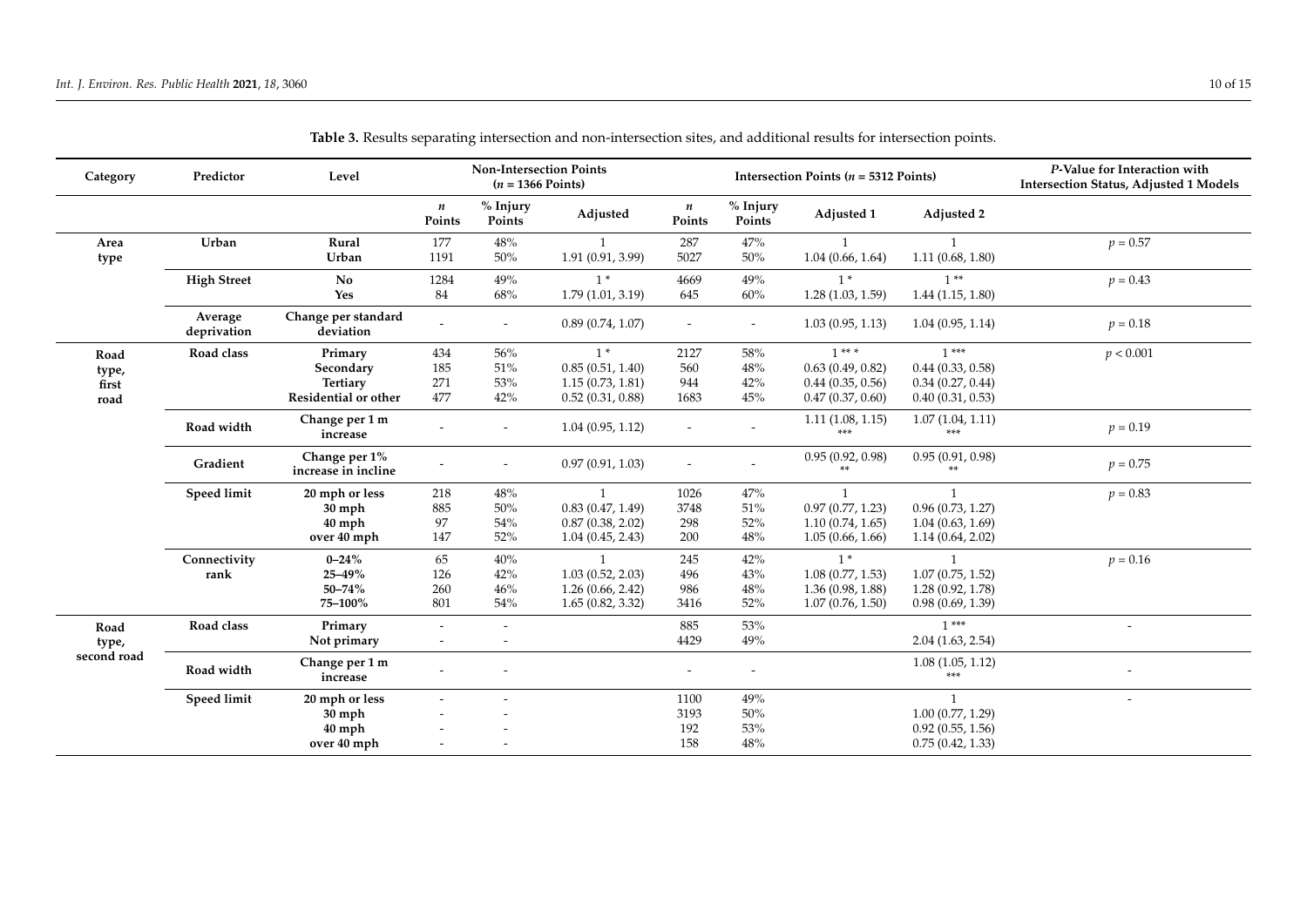| Category                       | Predictor                              | Level                         |                            | <b>Non-Intersection Points</b><br>$(n = 1366$ Points) |                       |                            |                          | Intersection Points ( $n = 5312$ Points) | P-Value for Interaction with<br><b>Intersection Status, Adjusted 1 Models</b> |                          |
|--------------------------------|----------------------------------------|-------------------------------|----------------------------|-------------------------------------------------------|-----------------------|----------------------------|--------------------------|------------------------------------------|-------------------------------------------------------------------------------|--------------------------|
|                                |                                        |                               | $\boldsymbol{n}$<br>Points | % Injury<br>Points                                    | Adjusted              | $\boldsymbol{n}$<br>Points | % Injury<br>Points       | Adjusted 1                               | Adjusted 2                                                                    |                          |
| Nearby                         | <b>Bicycle</b>                         | None                          | 1144                       | 50%                                                   | $\overline{1}$        | 4059                       | 48%                      | $1***$                                   | $1***$                                                                        | $p = 0.09$               |
| street                         | infrastructure                         | Track (no lane)               | 103                        | 44%                                                   | 0.81(0.49, 1.35)      | 468                        | 55%                      | 1.31(1.04, 1.65)                         | 1.31(1.03, 1.67)                                                              |                          |
| infrastructure                 |                                        | Lane (no track)               | 74                         | 62%                                                   | 1.68(0.92, 3.05)      | 552                        | 59%                      | 1.52(1.20, 1.92)                         | 1.60(1.25, 2.05)                                                              |                          |
|                                |                                        | <b>Track and Lane</b>         | 9                          | 78%                                                   | 11.84 (0.88, 159.8)   | 75                         | 68%                      | 2.23(1.28, 3.90)                         | 2.34(1.31, 4.18)                                                              |                          |
|                                |                                        | Other, e.g., sign             | 13                         | 31%                                                   | 0.47(0.12, 1.87)      | 129                        | 52%                      | 1.50(1.00, 2.24)                         | 1.36(0.90, 2.05)                                                              |                          |
|                                | Guardrail                              | No                            | 1201                       | 49%                                                   | 1                     | 4397                       | 48%                      |                                          | -1                                                                            | $p = 0.80$               |
|                                |                                        | Yes                           | 142                        | 59%                                                   | 1.31(0.85, 2.00)      | 886                        | 58%                      | 1.18(0.99, 1.41)                         | 1.14(0.94, 1.37)                                                              |                          |
|                                | <b>Bus lane</b>                        | No                            | 1288                       | 49%                                                   |                       | 4979                       | 49%                      | $1***$                                   | $1***$                                                                        | $p = 0.47$               |
|                                |                                        | Yes                           | 55                         | 64%                                                   | 1.84(0.88, 3.84)      | 304                        | 68%                      | 1.87(1.37, 2.54)                         | 1.89(1.38, 2.58)                                                              |                          |
|                                | Bus stop                               | <b>No</b>                     | 1212                       | 51%                                                   | $1**$                 | 4804                       | 50%                      |                                          |                                                                               | $p = 0.24$               |
|                                |                                        | Yes                           | 156                        | 44%                                                   | 0.57(0.39, 0.84)      | 510                        | 49%                      | 0.82(0.66, 1.00)                         | 0.90(0.72, 1.12)                                                              |                          |
|                                | Metro/rail/                            | <b>No</b>                     | 1361                       | 50%                                                   | [omitted]             | 5281                       | 50%                      |                                          |                                                                               | $p = 0.99$ <sup>+</sup>  |
|                                | tram stop                              | Yes                           | 7                          | 100%                                                  |                       | 33                         | 64%                      | 1.20(0.52, 2.76)                         | 1.67(0.70, 3.98)                                                              |                          |
|                                | Petrol station or                      | <b>No</b>                     | 1314                       | 49%                                                   | $\mathbf{1}$          | 4945                       | 49%                      | $1*$                                     | $1*$                                                                          | $p = 0.54$               |
|                                | car park                               | Yes                           | 54                         | 63%                                                   | 1.73(0.92, 3.22)      | 369                        | 57%                      | 1.38(1.08, 1.77)                         | 1.34(1.03, 1.74)                                                              |                          |
|                                | Traffic signal                         | No                            |                            | $\tilde{\phantom{a}}$                                 |                       | 4833                       | 49%                      |                                          |                                                                               | $\overline{\phantom{a}}$ |
|                                |                                        | Yes, no ASL                   |                            |                                                       |                       | 303                        | 61%                      |                                          | 1.14(0.84, 1.55)                                                              |                          |
|                                |                                        | Yes, with ASL                 | $\overline{\phantom{a}}$   |                                                       |                       | 178                        | 59%                      |                                          | 1.26(0.87, 1.83)                                                              |                          |
|                                | Roundabout                             | None                          |                            |                                                       |                       | 4559                       | 47%                      |                                          | $1***$                                                                        | $\overline{\phantom{a}}$ |
|                                |                                        | Roundabout                    |                            |                                                       |                       | 557                        | 69%                      |                                          | 2.98(2.25, 3.95)                                                              |                          |
|                                |                                        | Mini-roundabout               |                            |                                                       |                       | 198                        | 69%                      |                                          | 3.55(2.39, 5.27)                                                              |                          |
| Vehicle factors.<br>first road | 2-way average<br>morning peak<br>speed | Change per 10 mph<br>increase |                            | $\overline{\phantom{a}}$                              | 0.93(0.79, 1.10)      | $\sim$                     | $\overline{\phantom{a}}$ | 0.76(0.70, 0.82)<br>***                  | 0.78(0.72, 0.85)<br>***                                                       | $p = 0.004$              |
|                                | Parked cars                            | <b>No</b>                     | 584                        | 51%                                                   | $\mathbf{1}$          | 2065                       | 52%                      | $\overline{1}$                           |                                                                               | $p = 0.87$               |
|                                |                                        | Yes                           | 759                        | 49%                                                   | $1.01$ $(0.76, 1.34)$ | 3218                       | 49%                      | 0.99(0.86, 1.14)                         | 1.06(0.91, 1.23)                                                              |                          |

**Table 3.** *Cont.*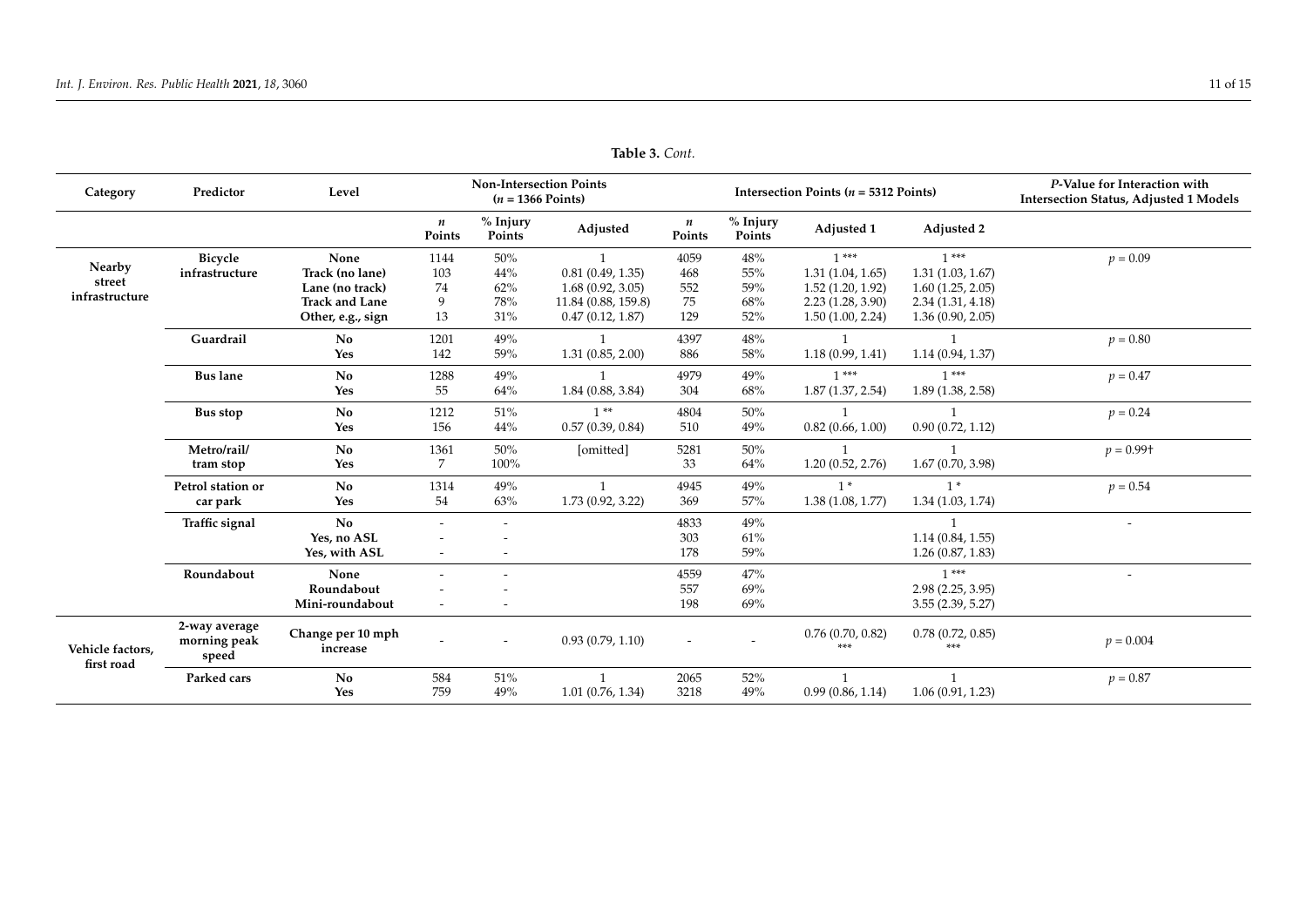| Table <i>J.</i> Com.            |                                        |                                     |                                                       |                          |                  |                            |                          |                                                 |                                                                               |                          |
|---------------------------------|----------------------------------------|-------------------------------------|-------------------------------------------------------|--------------------------|------------------|----------------------------|--------------------------|-------------------------------------------------|-------------------------------------------------------------------------------|--------------------------|
| Category                        | Predictor                              | Level                               | <b>Non-Intersection Points</b><br>$(n = 1366$ Points) |                          |                  |                            |                          | Intersection Points $(n = 5312 \text{ Points})$ | P-Value for Interaction with<br><b>Intersection Status, Adjusted 1 Models</b> |                          |
|                                 |                                        |                                     | n<br>Points                                           | % Injury<br>Points       | Adjusted         | $\boldsymbol{n}$<br>Points | % Injury<br>Points       | <b>Adjusted 1</b>                               | <b>Adjusted 2</b>                                                             |                          |
|                                 | No. cycle<br>commuters on<br>segment   | Change per 100<br>cyclists increase |                                                       | $\overline{\phantom{0}}$ | 0.95(0.83, 1.08) | $\overline{\phantom{a}}$   | $\overline{\phantom{0}}$ | $0.94(0.90, 0.99)$ *                            | $0.94(0.89, 0.99)$ *                                                          | $p = 0.86$               |
| Vehicle factors,<br>second road | 2-way average<br>morning peak<br>speed | Change per 10 mph<br>increase       | <b>.</b>                                              | $\overline{\phantom{a}}$ |                  | $\overline{\phantom{0}}$   | $\overline{\phantom{0}}$ |                                                 | 1.17(1.08, 1.27)<br>***                                                       | $\overline{\phantom{0}}$ |

 $t$   $p$  < 0.05, \*\*  $p$  < 0.01, \*\*\*  $p$  < 0.001 in tests for heterogeneity. ASL = advanced stop lane. Numbers in the N' column add to less than 1368/5314 points for some variables due to missing data. In all other columns all points are used, using multiple imputation. All models additionally adjust for workplace density, as linear and quadratic terms, and a dummy variable '0–5 cycle commuters versus 6+'. † From interaction test in univariable analysis, as multivariable model could not converge. 4 points, from 2 injuries, are excluded because it was not possible to sample a control point matched for intersection status (e.g., as the injury occurred at the first intersection after the participant's house).

**Table 3.** *Cont.*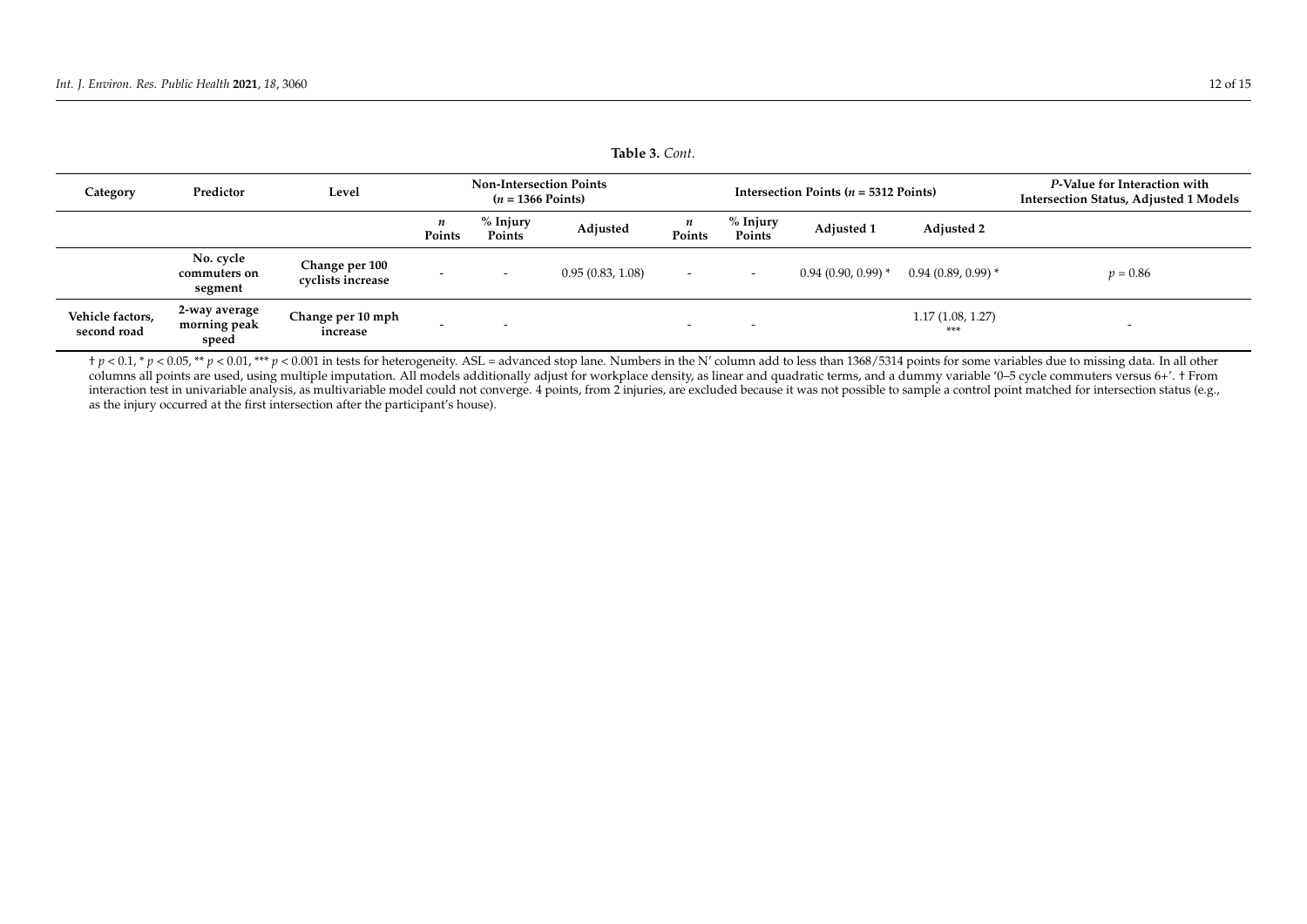#### **4. Discussion**

# *4.1. Summary Findings*

High street status was associated with an elevated injury risk in final adjusted models, while urban area status was not, an initial effect becoming attenuated when adjusting for other variables. In adjusted models, injury risk was independently predicted by road type being primary, and by a more downhill gradient. Lower speed limits and lower motor traffic connectivity were initially associated with lower injury risk, but these effects were no longer statistically significant when adjusting for other variables. Increased road width was associated with increased injury risk in all models.

Findings suggest that injury risk is increased by width and classification of road, and by factors generating potentially conflicting movements by other road users—i.e., intersections, shops, petrol stations and car parks, and parked cars, although the presence of other cyclists reduced risk. Bus lanes, a principal form of provision for cycling on busy roads, increase injury risk, although this increased risk is somewhat mitigated close to bus stops. Perhaps surprisingly, on-road cycle lanes are associated with an increase in risk similar to presence of a bus lane combined with a bus stop, and off-road infrastructure did not appear to be protective. This contrasts with a similar study in London which found that cycle tracks separated from motor traffic and from pedestrians were protective; although in the London study advisory on-road lanes also increased risk [\[11\]](#page-14-10).

When separating intersection and non-intersection points, type of intersection mattered: both roundabouts and mini roundabouts raised injury odds threefold at intersection locations. Signals, with or without on-road infrastructure of Advanced Stop Lines ('bike boxes') were not associated with increase or decrease in injury risk. At intersections, the negative impact of main roads and of low morning traffic speeds were heightened.

#### *4.2. Limitations*

We were only able to include weekday morning peak journeys, which may affect some of our results—for instance, the speed variable may mainly be applicable to an urban peak hour context with a limited speed profile. We had to exclude injured cyclists for whom home postcode was not known. Our data predominantly relates to slight injuries involving motor vehicles, these being most injuries recorded by the police.

Our use of a modelling algorithm to route the cyclists could lead to bias, for instance, if cyclists in practice make more use of residential roads than is suggested by the algorithm. However, use of a relatively direct route (the Cyclestreets 'fast route' algorithm prioritises directness, considering the delaying impacts of hills and traffic signals) is, we believe, likely to represent well enough cyclist routes, especially at commuting times. This is discussed in more detail in a related paper from this project (in press; Kapousizis, Goodman, and Aldred). More research using routes reported by injured cyclists, such as [\[9\]](#page-14-7) would be helpful, particularly if it incorporated testing against algorithmically generated routes, although such research is expensive and logistically challenging.

We were limited in route environment data sources available, and use of current Google Streetview images may introduce bias, if for instance infrastructure has been built post-2017 (which might be more likely in previously more dangerous environments). Presence of parked cars is an imperfect proxy since the Google Streetview cars mainly travel off-peak. We did not have data on motor traffic volume, as this is only available for major roads (as in many countries), not across the whole network. The connectivity dataset used was likely to represent a poor proxy.

#### *4.3. Strengths*

We used national data and controlled for cyclist volume and individual characteristics, through the case-crossover approach used. This is unusual and represents an innovative use of secondary data, allowing the research to be conducted without potentially intrusive, costly, and time-consuming primary data collection.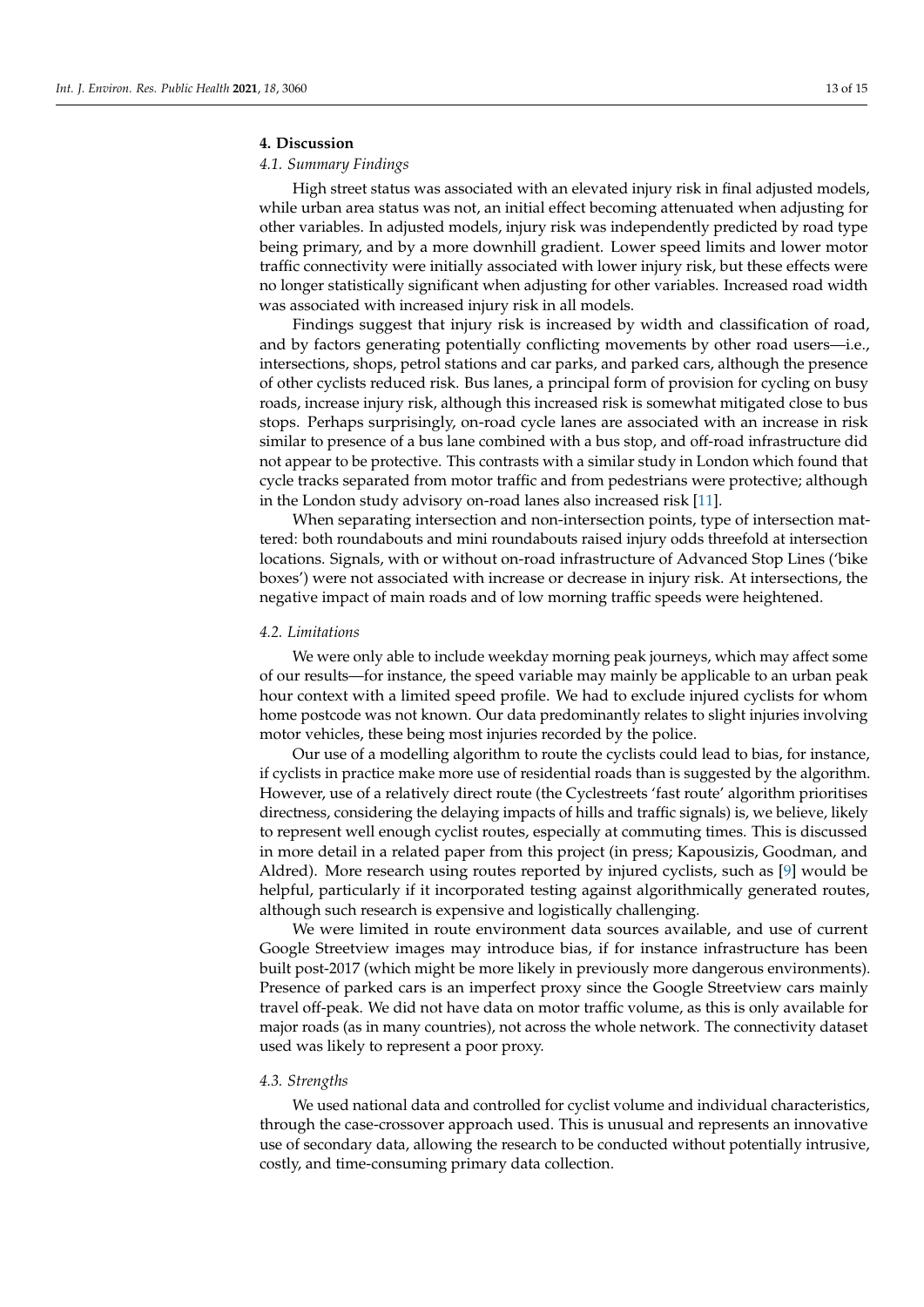### *4.4. Meanings of Our Findings and Policy Implications*

Unsurprisingly, our findings confirmed that main roads and wider roads (likely to have more traffic lanes) are riskier for people cycling. Adjusting for these factors meant that the impact of speed limits became statistically insignificant, although in univariate modelling 30 mph limit roads were riskier than 20 mph limit roads. Our modelling of actual motor traffic speeds in the morning peak suggested that congestion might increase injury risk, with roads with very low motor traffic speeds seeing higher risks; although at intersections, second roads with very low speeds conversely decreased risk. (Note also that most of our injuries are slight, hence a study of more serious injuries might find different patterns related to the association between speed and injury severity). The finding for guard railing suggests that this (anti)pedestrian infrastructure may help to create a perception among drivers that they will not encounter conflict with non-motorized users [\[15\]](#page-14-14).

The negative impact of environments with conflicting motor traffic movements appears clear in most cases; away from intersections this is likely to particularly relate to curbside activity. Restrictions on car parking and hence better visibility for people cycling might then account for the somewhat protective effect of bus stops (without a bus lane, which has a larger negative impact). As in other studies, we found a safety in numbers impact from other cyclists being present on the road segment; there did not appear to be a negative impact from conflicting movements in relation to other cyclists.

Our findings in relation to cycle infrastructure are contrary to other literature, which generally finds a protective impact (cf. a recent systematic review [\[16\]](#page-14-15); although note this excluded case–control and case-crossover studies). Assuming that our algorithm has not introduced bias (i.e., if cyclists are in reality more likely to use roads with cycle infrastructure than predicted by the Cyclestreets direct routing), we believe the explanation likely lies in the quality of the cycle infrastructure typically existing across Britain in 2017. England's new Cycle Infrastructure Design Guidance (LTN 1/20) suggests that infrastructure quality may start to improve. In London, where a similar update to guidance was published six years ago and where better data on cycle infrastructure type is available, studies already show a reduction in risk from types of higher-quality separated infrastructure [\[10,](#page-14-9)[11\]](#page-14-10).

#### **5. Conclusions**

Improvements to infrastructure and road conditions are most needed in contexts with higher existing risks. If roundabouts are to remain, higher-quality designs are needed, drawing on research from contexts such as the Netherlands where roundabouts are safer for cyclists than in the UK (e.g., [\[17\]](#page-14-16)). Main roads, high streets, and roads with bus lanes are all risky for cyclists, yet often serve key desire lines and destinations. Such routes should be prioritised for higher-quality cycling infrastructure, ensuring high-quality design at intersections where current infrastructure is currently most problematic. As cyclists are also at high risk on main roads when passing side road junctions, these designs should not just focus on protecting cyclists at primary–primary junctions, but also reducing risk at side roads (for instance, reducing the number and speeds of turning movements into and out of side roads). Making quieter streets more attractive and pleasant for cycling, for instance through low traffic neighbourhood-type schemes restricting through motor traffic, can also help to provide safe alternative cycle routes.

**Supplementary Materials:** The following are available online at [https://www.mdpi.com/1660-4](https://www.mdpi.com/1660-4601/18/6/3060/s1) [601/18/6/3060/s1,](https://www.mdpi.com/1660-4601/18/6/3060/s1) Table S1: Route environment data sources; Table S2: Results stratified by KSI (killed and seriously injured) status; Table S3: Predictors of injury, all points—with controls selected not matching for intersection status; Table S4: Predictors of injury, among points at intersections (*n* = 5314), according to the combination of the road class of the first road and the second road.

**Author Contributions:** R.A. designed and led the study. G.K. carried out spatial data management and analysis. A.G. conducted the statistical analysis. All authors have read and agreed to the published version of the manuscript.